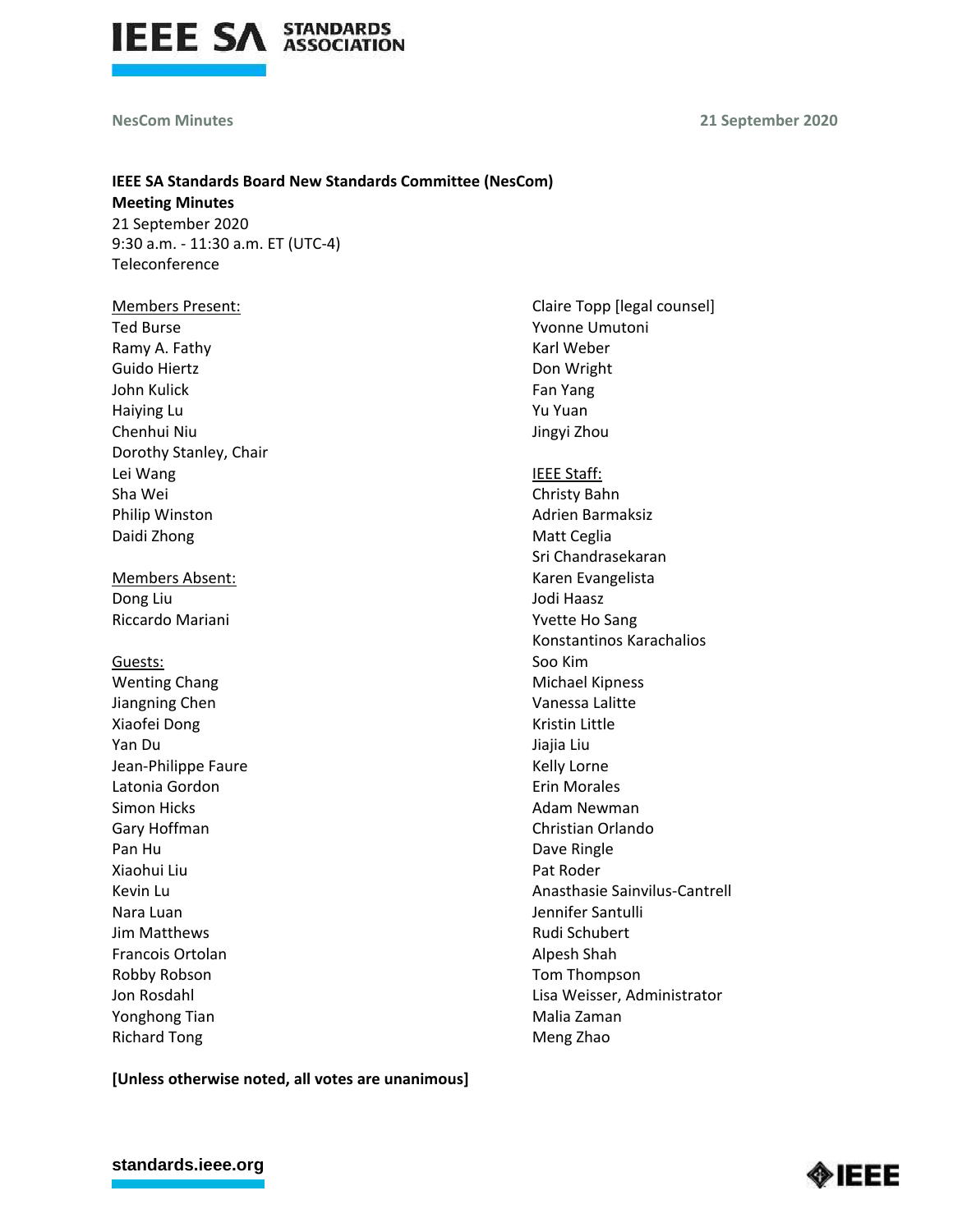## **1. CALL TO ORDER AND INTRODUCTIONS**

Chair Stanley welcomed everyone and called the meeting to order at 9:30 a.m. ET. There was a round of introductions by all in attendance.

## **2. REVIEW AND APPROVAL OF THE AGENDA**

The agenda was reviewed and Chair Stanley asked if there were any changes to be made. There were none.

**A motion was made (Winston) and seconded (Wei) to approve the 21 September 2020 NesCom meeting agenda, including all items on the consent agenda. The motion was unanimously approved.**

## **2.1 Consent Agenda**

## **2.1.1 Withdrawal Requests**

## IEEE Computer Society/LAN/MAN Standards Committee

#### **P802.19.2**

Recommended Practice for Local and Metropolitan Area Networks - Part 19: Coexistence of Unlicensed Wireless Systems in a Vehicular Environment **Recommendation: Approve PAR withdrawal**

IEEE Engineering in Medicine and Biology Society/IEEE 11073 Standards Committee

#### **P11073-10316**

Trial-Use Health Informatics -- Device Interoperability -- Part 10316: Point-of-Care Medical Device Communication -- Device Specialization -- Dialysis Device **Recommendation: Approve PAR withdrawal**

### IEEE Instrumentation and Measurement Society/TC9 - Sensor Technology

#### **P1451.1**

Standard for Smart Transducer Interface for Sensors and Actuators - Common Network Services **Recommendation: Approve PAR withdrawal**

## **P1451.2**

ISO/IEC/IEEE Standard for Information Technology -- Smart Transducer Interface for Sensors and Actuators -- Part 2: Serial Point-to-Point Interface **Recommendation: Approve PAR withdrawal**

## IEEE-SASB Coordinating Committees/SCC39 - International Committee on Electromagnetic Safety

#### **PC95.4**

Recommended Practice for Determining Safe Distances from Radio Frequency Transmitting Antennas when Using Electric Blasting Caps during Explosive Operations **Recommendation: Approve PAR withdrawal**

**2.1.2 Project Number Change Request for P387 'Nuclear Facilities - Electrical Power Systems - Part 387: Diesel Generator Units Applied as Standby Power Sources'**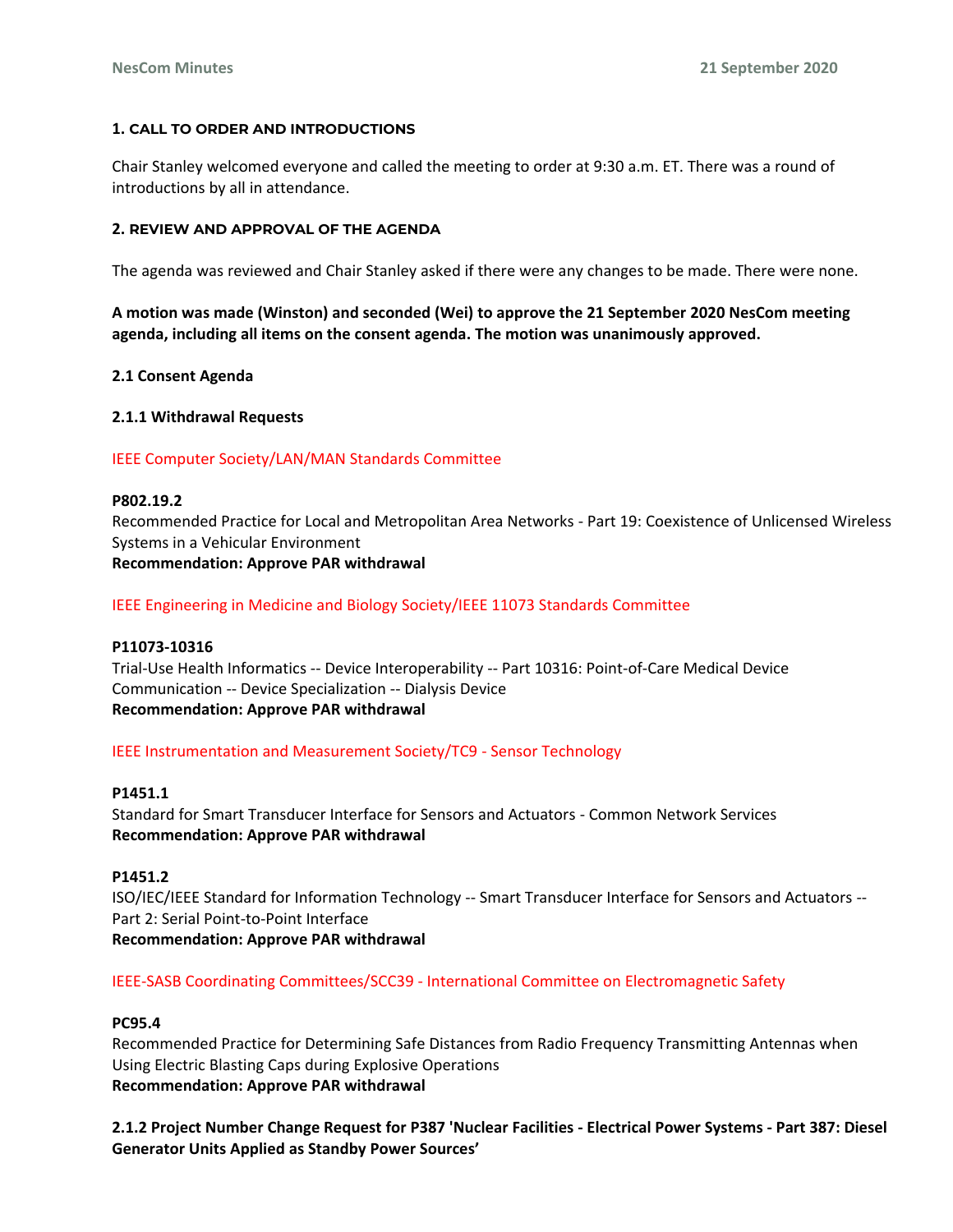*NB: The approval of this project number change request was included in the approval of the agenda and consent agenda. The PAR number has been changed from P387 to P63332-387.*

**3 APPROVAL OF MINUTES FROM THE 29 APRIL 2020 AND 2 JUNE 2020 MEETINGS**

**A motion was made (Wei) and seconded (Winston) to approve the minutes of the 29 April 2020 NesCom meeting. In the absence of objection, the motion was approved.**

**A motion was made (Winston) and seconded (Burse) to approve the minutes of the 2 June 2020 NesCom meeting. In the absence of objection, the motion was approved.**

**4 PARS FOR DISCUSSION**

**4.1 Modified PARs**

IEEE Communications Society/Access and Core Networks Standards Committee

#### **P1910.1**

Standard for Meshed Tree Bridging with Loop Free Forwarding **Recommendation: Approve modified PAR**

IEEE Communications Society/Mobile Communication Networks Standards Committee

#### **P1920.1**

Aerial Communications and Networking Standards **Recommendation: Approve modified PAR**

IEEE Computer Society/Software & Systems Engineering Standards Committee

#### **P12207-2**

Systems and Software Engineering -- Software Life Cycle Processes -- Part 2: Relation and Mapping between ISO/IEC/IEEE 12207:2017 and ISO/IEC/IEEE 12207:2008 **Recommendation: Approve modified PAR**

IEEE Industry Applications Society/Petroleum & Chemical Industry

**P1017.1** Recommended Practice for Field Testing Electric Submersible Pump Cable **Recommendation: Approve modified PAR**

IEEE Instrumentation and Measurement Society/TC9 - Sensor Technology

#### **P1451.99**

Standard for Harmonization of Internet of Things (IoT) Devices and Systems **Recommendation: Approve modified PAR**

#### IEEE Power and Energy Society/Nuclear Power Engineering

**P387** Nuclear Facilities – Electrical Power Systems – Part 387: Diesel Generator Units Applied as Standby Power Sources **Recommendation: Approve modified PAR**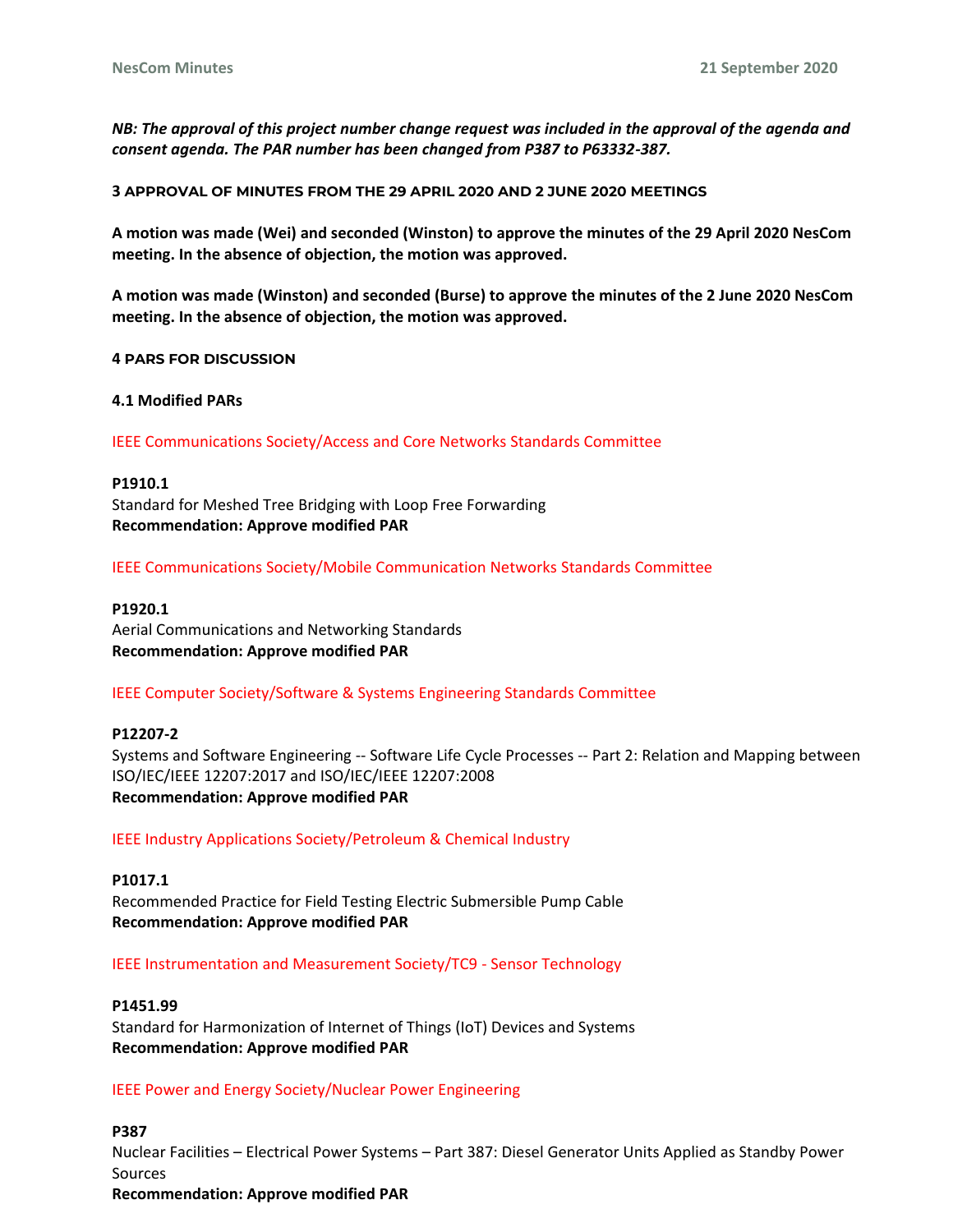### **P2411**

Human Factors Engineering Guide for the Validation of System Designs and Integrated Systems Operations at Nuclear Facilities

**Recommendation: Approve modified PAR**

### IEEE Power and Energy Society/Switchgear

**PC37.04-2018/Cor 1** Standard for Ratings and Requirements for AC High-Voltage Circuit Breakers with Rated Maximum Voltage above 1000 V - Corrigendum 1 **Recommendation: Approve modified PAR**

## IEEE SA Board of Governors/Corporate Advisory Group

#### **P2777**

Recommended Practice for Operation of 300 MW to 600 MW Pulverized Coal Fired Boiler **Recommendation: Approve modified PAR**

## IEEE Vehicular Technology Society/Intelligent Transportation Systems

## **P1609.3**

Standard for Wireless Access in Vehicular Environments (WAVE) -- Networking Services **Recommendation: Approve modified PAR**

#### **P2846**

Assumptions for Models in Safety-Related Automated Vehicle Behavior **Recommendation: Approve modified PAR**

#### **4.2 Extension Requests**

IEEE Antennas and Propagation Society/Antennas and Propagation Standards Committee

#### **P149**

Recommended Practice for Antenna Measurements **Recommendation: Approve request for an extension until December 2021**

#### IEEE Communications Society/Green ICT Standards Committee

#### **P1922.1**

Standard for a Method for Calculating Anticipated Emissions Caused by Virtual Machine Migration and Placement

**Recommendation: Approve request for an extension until December 2022**

#### **P1923.1**

Standard for Computation of Energy Efficiency Upper Bound for Apparatus Processing Communication Signal Waveforms

**Recommendation: Approve request for an extension until December 2021**

### **P1924.1**

Recommended Practice for Developing Energy Efficient Power-Proportional Digital Architectures **Recommendation: Approve request for an extension until December 2022**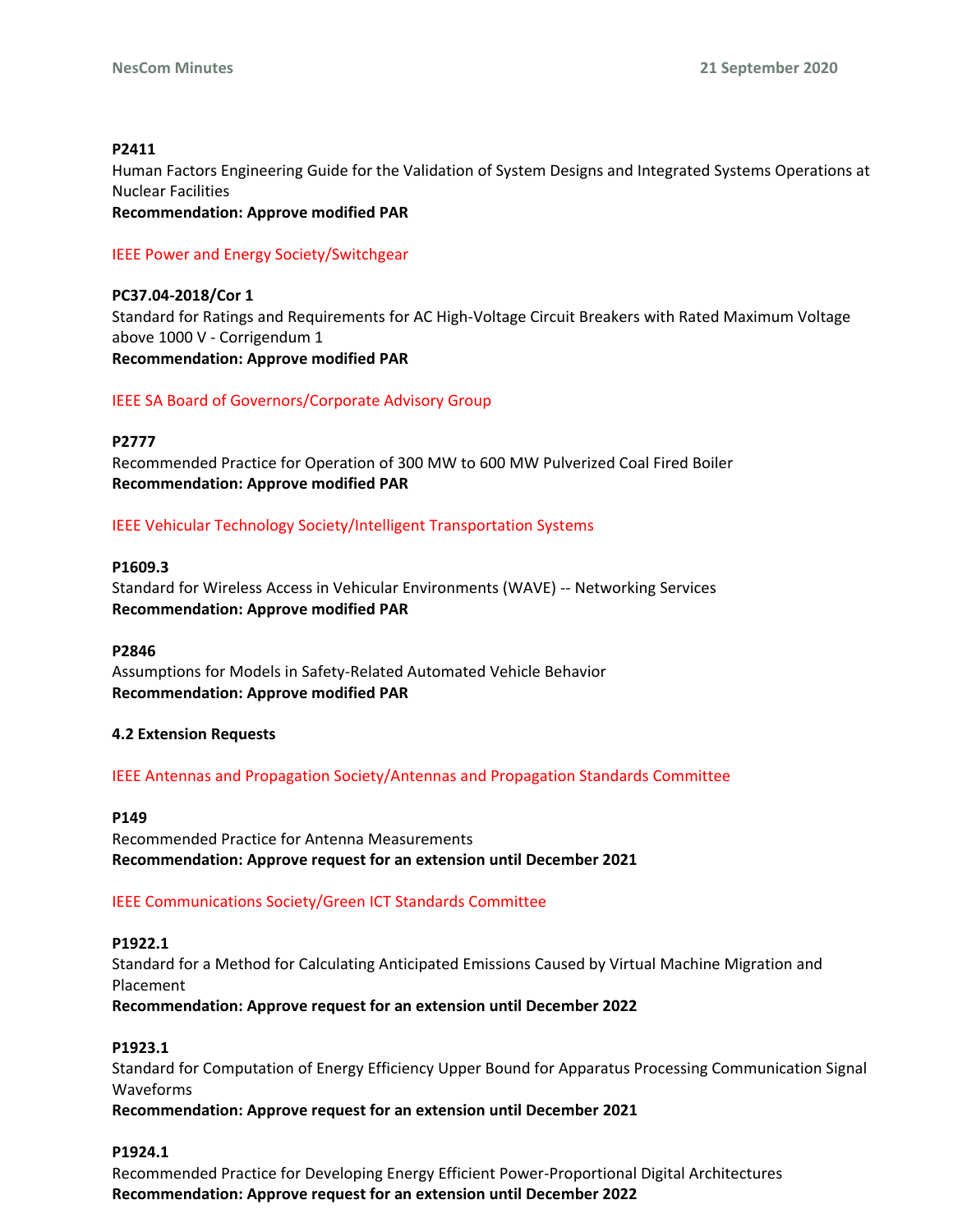## **P1925.1**

Standard for Energy Efficient Dynamic Line Rate Transmission System **Recommendation: Approve request for an extension until December 2022**

## **P1926.1**

Standard for a Functional Architecture of Distributed Energy Efficient Big Data Processing **Recommendation: Approve request for an extension until December 2022**

## **P1927.1**

Standard for Services Provided by the Energy-Efficient Orchestration and Management of Virtualized Distributed Data Centers Interconnected by a Virtualized Network

**Recommendation: Approve request for an extension until December 2022**

## **P1928.1**

Standard for a Mechanism for Energy Efficient Virtual Machine Placement **Recommendation: Approve request for an extension until December 2022**

## **P1929.1**

An Architectural Framework for Energy Efficient Content Distribution **Recommendation: Approve request for an extension until December 2022**

## IEEE Communications Society/Mobile Communication Networks Standards Committee

#### **P1918.1**

Tactile Internet: Application Scenarios, Definitions and Terminology, Architecture, Functions, and Technical Assumptions

**Recommendation: Approve request for an extension until December 2022**

#### **P1918.1.1**

Haptic Codecs for the Tactile Internet **Recommendation: Approve request for an extension until December 2022**

#### **P1920.1**

Aerial Communications and Networking Standards **Recommendation: Approve request for an extension until December 2022**

#### **P1931.1**

Standard for an Architectural Framework for Real-time Onsite Operations Facilitation (ROOF) for the Internet of Things

**Recommendation: Approve request for an extension until December 2022**

## IEEE Computer Society/LAN/MAN Standards Committee

#### **P802.11ax**

Standard for Information Technology -- Telecommunications and Information Exchange between Systems Local and Metropolitan Area Networks -- Specific Requirements Part 11: Wireless LAN Medium Access Control (MAC) and Physical Layer (PHY) Specifications Amendment Enhancements for High Efficiency WLAN **Recommendation: Approve request for an extension until December 2021**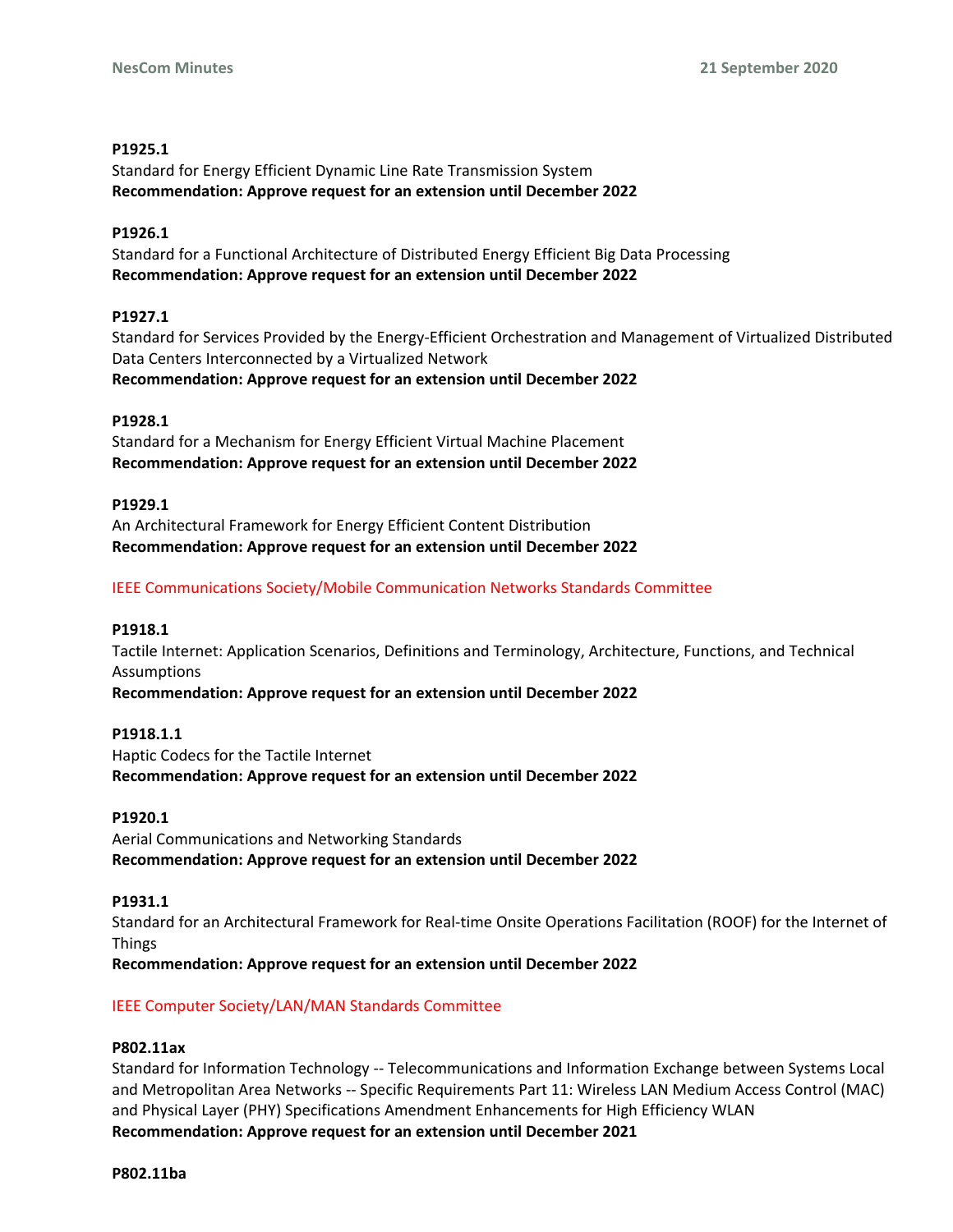Standard for Information Technology--Telecommunications and Information Exchange between Systems Local and Metropolitan Area Networks--Specific Requirements Part 11: Wireless LAN Medium Access Control (MAC) and Physical Layer (PHY) Specifications Amendment: Wake-up Radio Operation **Recommendation: Approve request for an extension until December 2021**

## **P802.15.22.3**

Standard for Spectrum Characterization and Occupancy Sensing **Recommendation: Defer request for an extension until the next NesCom meeting; based on whether RevCom and the SASB do not approve the standard.**

## *NB: RevCom and the SASB approved the standard and the extension request is no longer needed.*

## IEEE Computer Society/Software & Systems Engineering Standards Committee

**P7002** Data Privacy Process **Recommendation: Approve request for an extension until December 2021**

#### **P42010**

Standard for Systems and Software Engineering -- Architecture Description **Recommendation: Approve request for an extension until December 2021**

## IEEE Computer Society/Test Technology

#### **P1687.1**

Standard for the Application of Interfaces and Controllers to Access 1687 IJTAG Networks Embedded within Semiconductor Devices

**Recommendation: Approve request for an extension until December 2022**

#### IEEE Engineering in Medicine and Biology Society/IEEE 11073 Standards Committee

#### **P11073-10406**

Health Informatics -- Device Interoperability -- Part 10406: Personal Health Device Communication -- Device Specialization--Basic Electrocardiograph (ECG) (1- to 3-lead ECG)

**Recommendation: Approve request for an extension until December 2022 (9 approve, 0 disapprove, 1 recuse [Zhong])**

### **P11073-10471**

Health Informatics -- Device Interoperability -- Part 10471: Personal Health Device Communication -- Device Specialization--Independent Living Activity Hub

**Recommendation: Approve request for an extension until December 2022 (9 approve, 0 disapprove, 1 recuse [Zhong])**

IEEE Industry Applications Society/Industrial & Commercial Power Systems Standards Development Committee

#### **P3001.9**

Recommended Practice for the Design of Power Systems Supplying Lighting Systems in Commercial and Industrial Facilities

**Recommendation: Approve request for an extension until December 2022 (5 approve, 2 disapprove [Fathy, Wei], 3 abstain [Kulick, Wang, Winston])**

IEEE Instrumentation and Measurement Society/TC10 - Waveform Generation Measurement and Analysis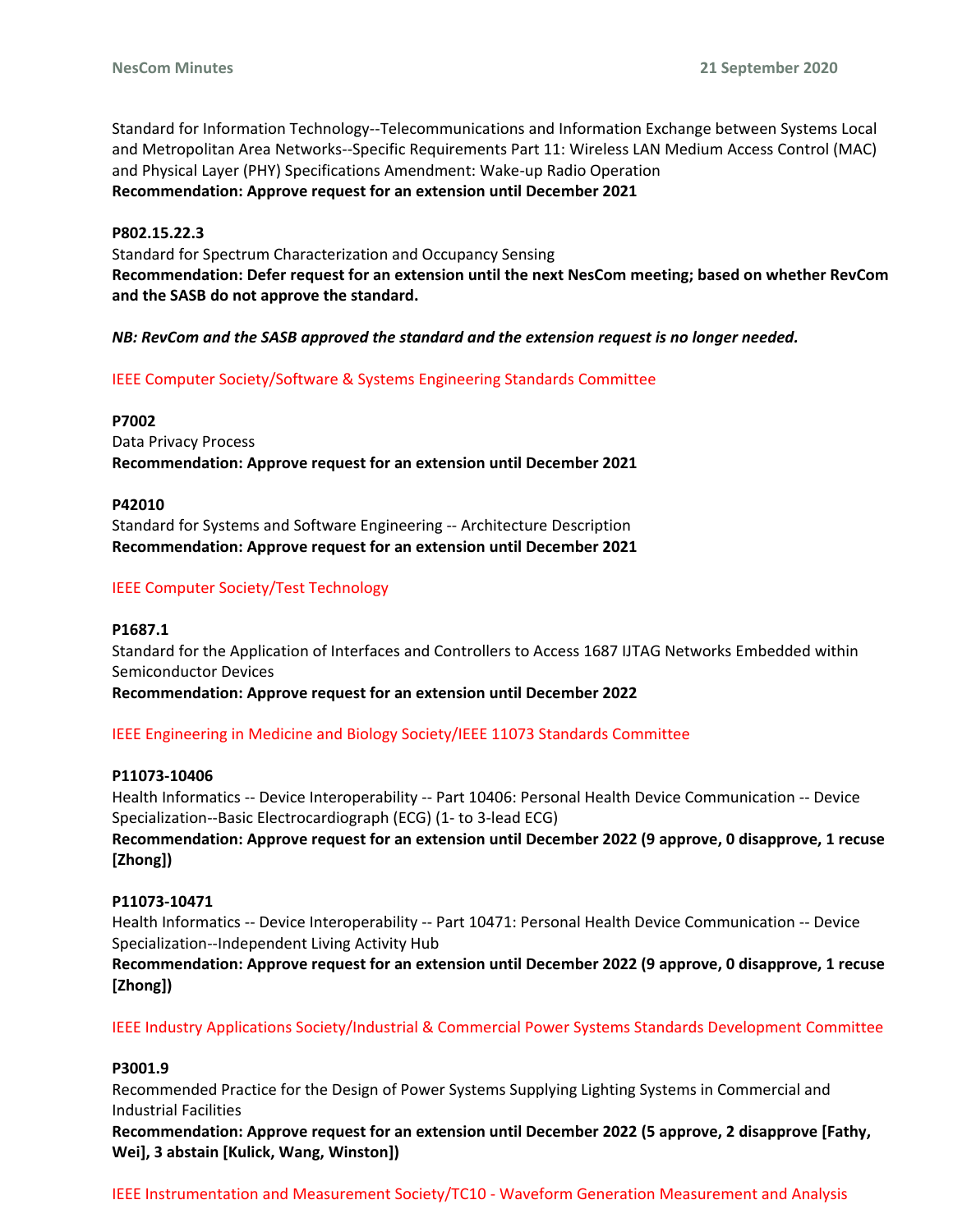#### **P1241**

Standard for Terminology and Test Methods for Analog-to-Digital Converters **Recommendation: Approve request for an extension until December 2022**

## IEEE Power and Energy Society/Electric Machinery

## **P433**

Recommended Practice for Insulation Testing of AC Electric Machinery with High Voltage Rating up to 30 kV at Very Low Frequency **Recommendation: Approve request for an extension until December 2021**

## **P1812**

Guide for Testing Permanent Magnet Machines **Recommendation: Approve request for an extension until December 2023**

## IEEE Power and Energy Society/Energy Development & Power Generation

#### **P666**

Design Guide for Electric Power Service Systems for Generating Stations **Recommendation: Approve request for an extension until December 2022**

#### **P1010**

Guide for Control of Hydroelectric Power Plants **Recommendation: Approve request for an extension until December 2021**

#### **P1147**

Guide for the Rehabilitation of Hydroelectric Power Plants **Recommendation: Approve request for an extension until December 2022**

## IEEE Power and Energy Society/Energy Storage & Stationary Battery Committee

#### **P1188**

Recommended Practice for Maintenance, Testing, and Replacement of Valve-Regulated Lead-Acid (VRLA) Batteries for Stationary Applications

**Recommendation: Approve request for an extension until December 2022**

#### **P2405**

Standard for the Design of Battery Chargers Used in Stationary Applications **Recommendation: Approve request for an extension until December 2022**

## IEEE Power and Energy Society/Insulated Conductors

#### **P1407**

Guide for Accelerated Aging Tests for 5 kV to 46 kV Extruded Electric Power Cables Using Water-Filled Tanks **Recommendation: Approve request for an extension until December 2021**

#### **P2417**

Guide to Smoke, Fire and Explosions in Underground Electrical Structures **Recommendation: Approve request for an extension until December 2022**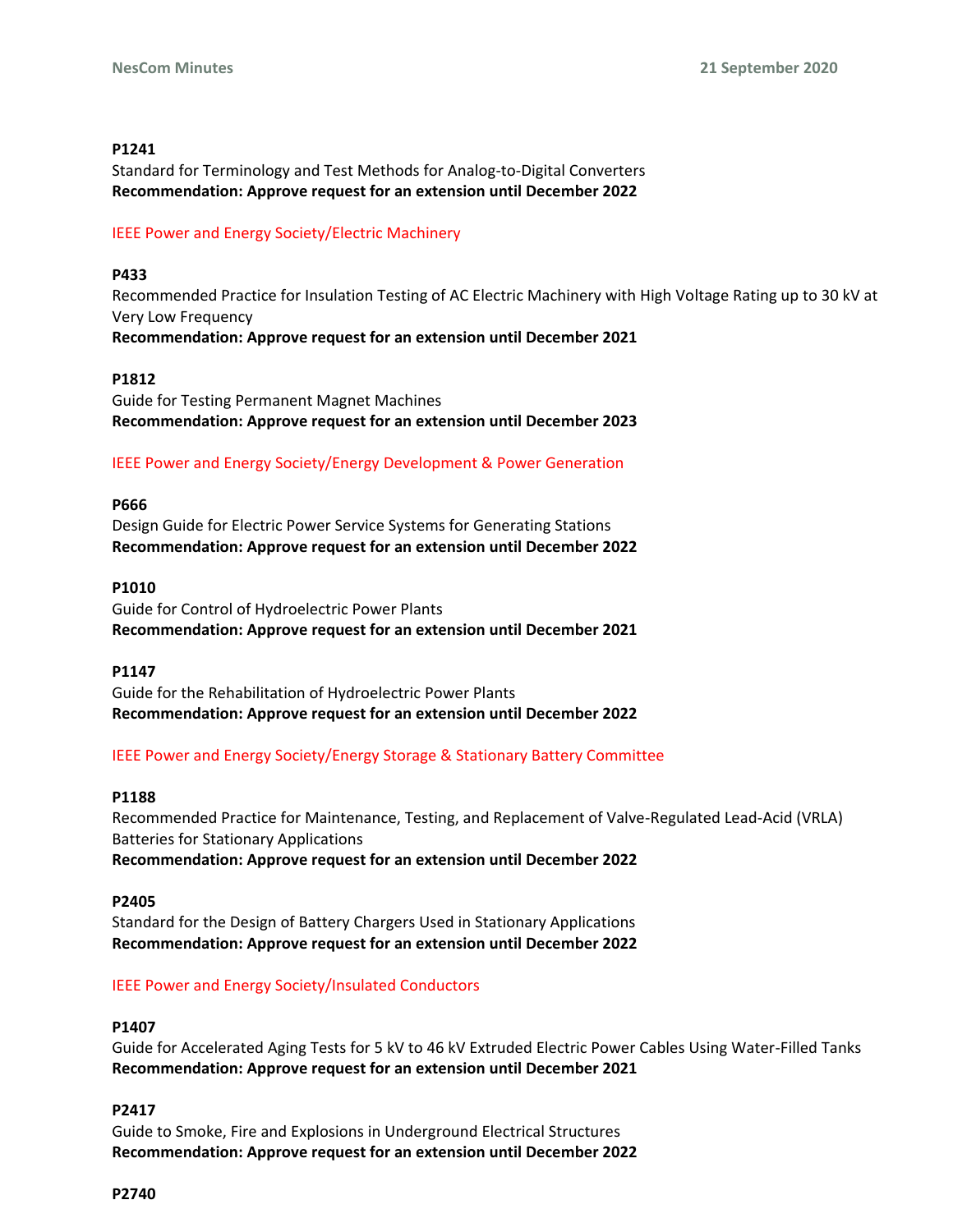Guide for the Selection and Installation of Electrical Cables and Cable Systems in Hazardous (Classified) Locations on Oil & Gas Land Drilling Rigs

**Recommendation: Approve request for an extension until December 2021**

## IEEE Power and Energy Society/Nuclear Power Engineering

## **P2411**

Human Factors Engineering Guide for the Validation of System Designs and Integrated Systems Operations at Nuclear Facilities

**Recommendation: Approve request for an extension until December 2021**

## **P2421**

Guide for Designing and Developing Computer-Based Displays for Monitoring and Control of Nuclear Facilities **Recommendation: Approve request for an extension until December 2022**

IEEE Power and Energy Society/Power System Instrumentation and Measurements

#### **P1122**

Standard for Digital Recorders for Measurements in High-Voltage and High-Current Impulse Tests **Recommendation: Approve request for an extension until December 2022**

## IEEE Power and Energy Society/Power System Relaying and Control

### **P1613**

**PC37.2**

Standard for Environmental and Testing Requirements for Intelligent Electronic Devices (IEDs) Installed in Transmission and Distribution Facilities **Recommendation: Approve request for an extension until December 2022**

Standard Electrical Power System Device Function Numbers, Acronyms, and Contact Designations **Recommendation: Approve request for an extension until December 2022**

#### **PC37.242**

Guide for Synchronization, Calibration, Testing, and Installation of Phasor Measurement Units (PMUs) for Power System Protection and Control

**Recommendation: Approve request for an extension until December 2021**

#### IEEE Power and Energy Society/Surge Protective Devices/High Voltage

### **PC62.22**

Guide for the Application of Metal-Oxide Surge Arresters for Alternating-Current Systems **Recommendation: Approve request for an extension until December 2022**

#### **PC62.82.2**

Guide for the Application of Insulation Coordination **Recommendation: Approve request for an extension until December 2021**

#### IEEE Power and Energy Society/Surge Protective Devices/Low Voltage

#### **PC62.42.2**

Guide for the Application of Surge-Protective Components in Surge Protective Devices and Equipment Ports - Part 2 Metal-Oxide Varistors (MOVs)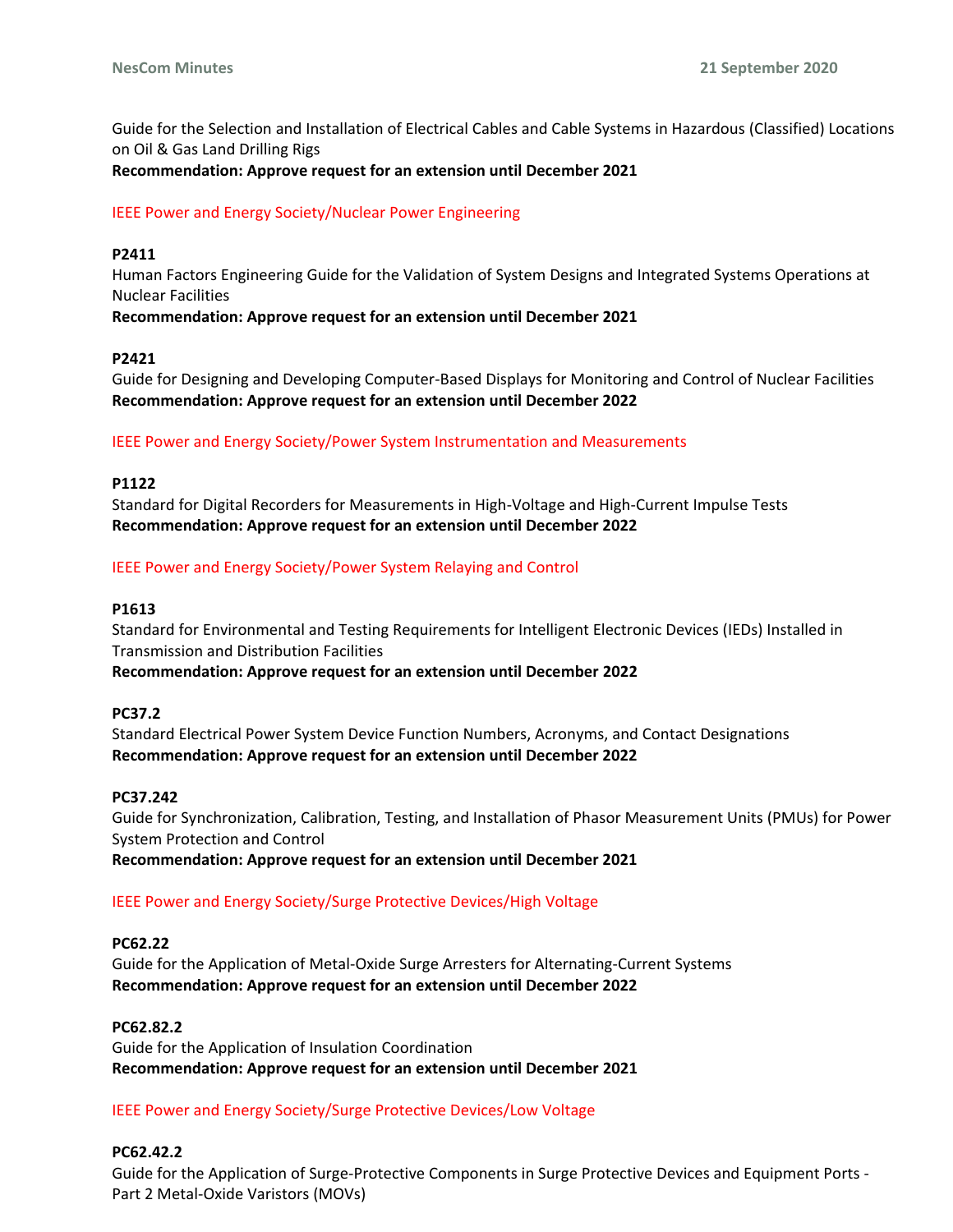## **Recommendation: Approve request for an extension until December 2022**

#### **PC62.220**

Guide for the Application of Surge Protective Devices for the Smart Grid **Recommendation: Approve request for an extension until December 2022**

## IEEE Power and Energy Society/Switchgear

**P62271-37-013** IEEE/IEC International Standard for High-Voltage Switchgear and Controlgear -- Part 37-013: Alternating-Current Generator Circuit-Breakers **Recommendation: Approve request for an extension until December 2022**

## IEEE Power and Energy Society/Transformers

**PC57.160** Guide for the Electrical Measurement of Partial Discharges in High Voltage Bushings and Instrument **Transformers Recommendation: Approve request for an extension until December 2022**

#### **PC57.164**

Guide for Establishing Short Circuit Withstand Capabilities of Liquid Immersed Power Transformers, Regulators, and Reactors

**Recommendation: Approve request for an extension until December 2022**

#### IEEE Power and Energy Society/Transmission and Distribution

#### **P516**

Guide for Maintenance Methods on Energized Power Lines **Recommendation: Approve request for an extension until December 2021**

#### **P1806**

Guide for Reliability Based Placement of Overhead and Underground Switching and Overcurrent Protection Equipment Up to and Including 38 kV

**Recommendation: Approve request for an extension until December 2021**

#### **P1885**

Guide for Assessing, Measuring and Verifying Volt-Var Control Optimization on Distribution Systems **Recommendation: Approve request for an extension until December 2021 (8 approve, 0 disapprove, 1 abstain [Hiertz])**

IEEE-SASB Coordinating Committees/SCC14 - Quantities, Units, and Letter Symbols

## **P1541**

Standard for Prefixes for Binary Multiples **Recommendation: Approve request for an extension until December 2021**

#### IEEE-SASB Coordinating Committees/SCC20 - Test and Diagnosis for Electronic Systems

### **P1641**

Standard for Signal and Test Definition **Recommendation: Approve request for an extension until December 2022**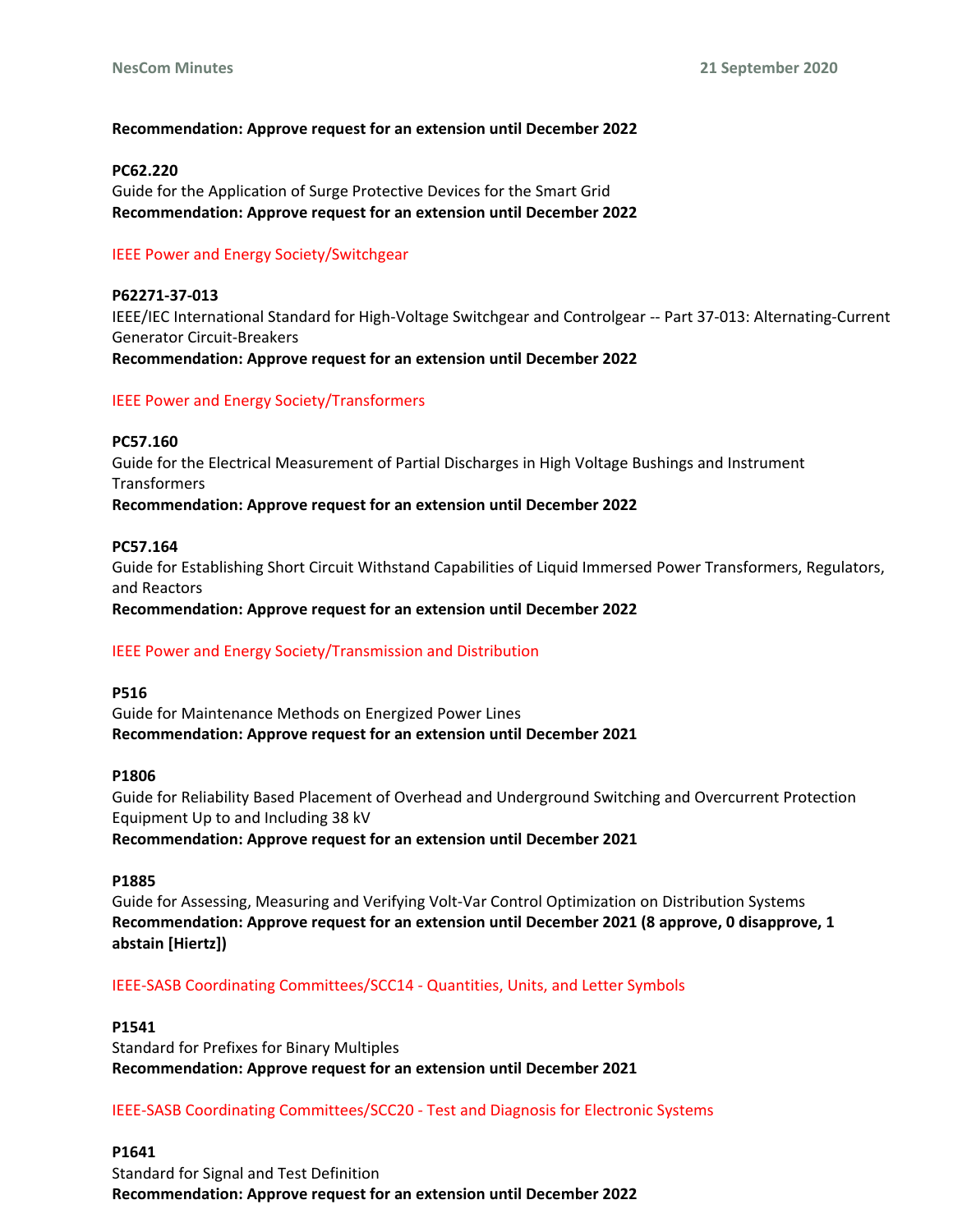## IEEE-SASB Coordinating Committees/SCC39 - International Committee on Electromagnetic Safety

#### **P63195-1**

Measurement Procedure for the Assessment of Power Density of Human Exposure to Radio Frequency Fields from Wireless Devices Operating in Close Proximity to the Head and Body - Frequency Range of 6 GHz to 300 GHz

### **Recommendation: Approve request for an extension until December 2021**

#### **4.3 New PARs**

## IEEE Communications Society/Power Line Communications

#### **P1901b**

Standard for Broadband over Power Line Networks: Medium Access Control and Physical Layer Specifications Amendment: Enhancements for Authentication and Authorization **Recommendation: Approve new PAR until December 2024**

## IEEE Computer Society/Data Compression Standards Committee

#### **P2941**

Standard for Artificial Intelligence (AI) Model Representation, Compression, Distribution and Management **Recommendation: Approve new PAR until December 2024 (6 approve, 0 disapprove, 4 abstain [Fathy, Hiertz, Lu, Niu])**

## IEEE Computer Society/LAN/MAN Standards Committee

# **P802.1ASdn** Standard for Local and Metropolitan Area Networks - Timing and Synchronization for Time-Sensitive Applications Amendment: YANG Data Model

#### **Recommendation: Approve new PAR until December 2024**

#### **P802.11bf**

Standard for Information Technology -- Telecommunications and Information Exchange between Systems Local and Metropolitan Area Networks -- Specific Requirements - Part 11: Wireless LAN Medium Access Control (MAC) and Physical Layer (PHY) Specifications

Amendment: Enhancements for Wireless Local Area Network (WLAN) Sensing **Recommendation: Approve new PAR until December 2024**

#### **P802.15.4-2020/Cor 2**

Standard for Low-Rate Wireless Networks - Corrigendum 2: Correction of errors preventing backward compatibility

**Recommendation: Approve new PAR until December 2024**

## **P802.15.7a**

Standard for Local and Metropolitan Area Networks - Part 15.7: Short-Range Optical Wireless Communications Amendment: Higher Speed, Longer Range Optical Camera Communication (OCC) **Recommendation: Approve new PAR until December 2024**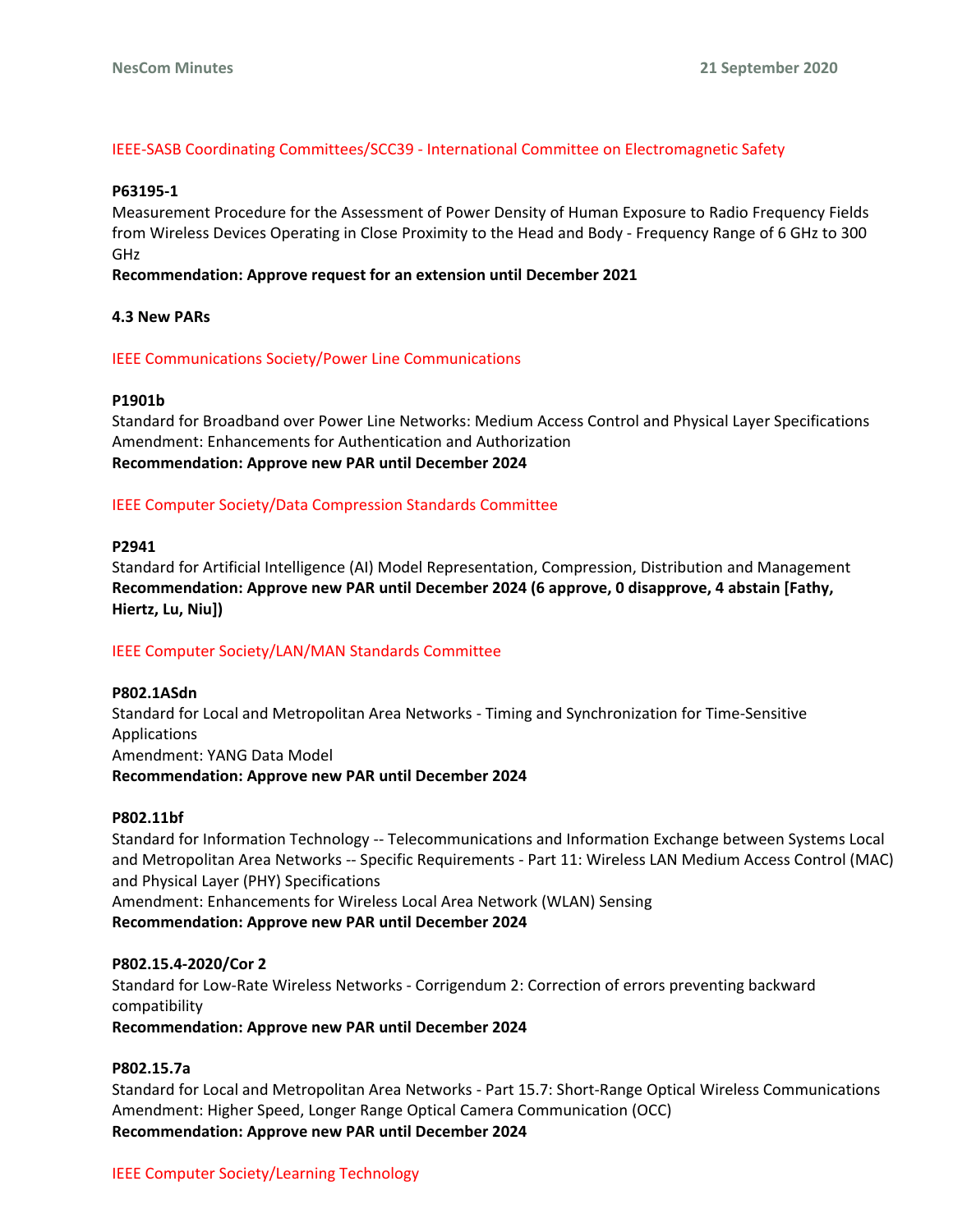## **P2247.4**

Recommended Practice for Ethically Aligned Design of Artificial Intelligence (AI) in Adaptive Instructional Systems

**Recommendation: Approve new PAR until December 2024**

## **P2961**

Guide for an Architectural Framework and Application for Collaborative Edge Computing **Recommendation: Approve new PAR until December 2024**

## IEEE Computer Society/Smart Manufacturing Standards Committee

## **P2806.1**

Standard for Connectivity Requirements of Digital Representation for Physical Objects in Factory Environments **Recommendation: Approve new PAR until December 2024**

## **P2934**

Standard for Logistics Operation Process in a Smart Factory **Recommendation: Approve new PAR until December 2024**

#### **P2959**

Standard for Technical Requirements of Standard-Oriented Knowledge Graphs **Recommendation: Approve new PAR until December 2024**

## IEEE Computer Society/Software & Systems Engineering Standards Committee

#### **P24748-6**

Systems and Software Engineering — Life Cycle Management — Part 6: Systems and Software Integration **Recommendation: Approve new PAR until December 2024**

## IEEE Computer Society/Standards Activities Board

#### **P2807.3**

Guide for Electric-Power-Oriented Knowledge Graph **Recommendation: Approve new PAR until December 2024**

#### **P2874**

Standard for Spatial Web Protocol, Architecture and Governance **Recommendation: Approve new PAR until December 2024**

#### **P2937**

Standard for Performance Benchmarking for AI Server Systems **Recommendation: Approve new PAR until December 2024 (9 approve, 0 disapprove, 1 abstain [Lu])**

## **P2946**

Guide for Electronic Sports (Esports) Integrity **Recommendation: Approve new PAR until December 2024**

#### **P2947**

Guide for Broadcasting Electronic Sports (Esports) Events **Recommendation: Approve new PAR until December 2024**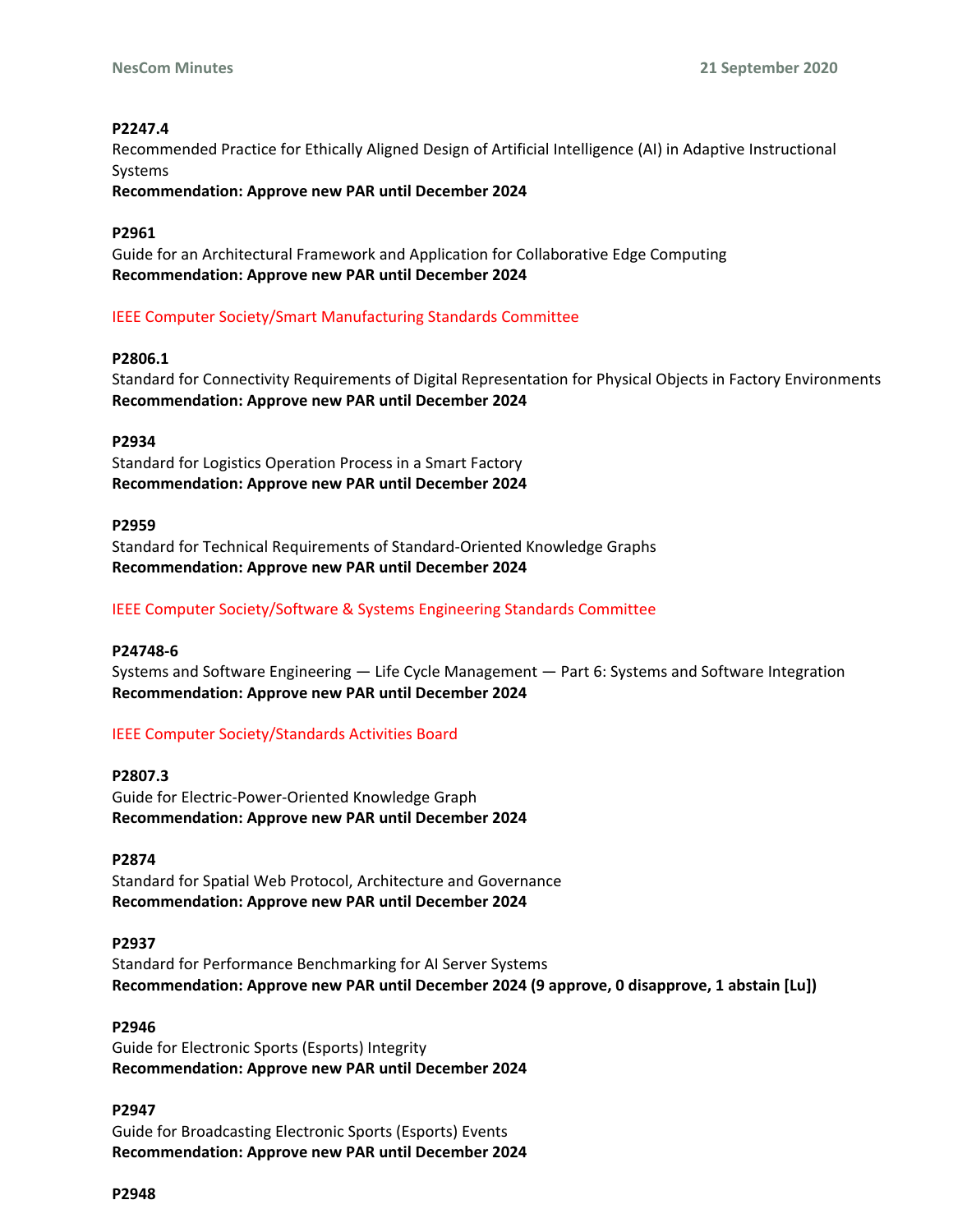Standard for Framework and Definitions for Cloud Gaming **Recommendation: Approve new PAR until December 2024**

#### **P2949**

Recommended Practice for the Evaluation of Cloud Gaming User Experiences **Recommendation: Approve new PAR until December 2024**

#### **P2957**

Standard for a Reference Architecture for Big Data Governance and Metadata Management **Recommendation: Approve new PAR until December 2024**

#### **P2963**

Data Formats for Smart Legal Contracts **Recommendation: Approve new PAR until December 2024**

# **P3079.1**

Motion to Photon (MTP) Latency in Virtual Environments **Recommendation: Approve new PAR until December 2024**

#### **P3079.2**

Mixed Reality (MR) Standard Framework for Motion Learning **Recommendation: Approve new PAR until December 2024**

## IEEE Computer Society/Test Technology

#### **P2929**

Standard for System-level State Extraction for Functional Validation and Debug **Recommendation: Approve new PAR until December 2024**

#### IEEE Consumer Electronics Society/Smart Devices Standards Committee

#### **P2951**

Technical Requirements and Evaluation Methods for Intelligent Levels of Smart Home Devices **Recommendation: Approve new PAR until December 2024**

#### **P2953**

Standard for Technical Requirements for Industrial Smart Terminal Devices **Recommendation: Defer new PAR until the next NesCom meeting to provide time for comments to be resolved. (6 approve, 0 disapprove, 4 abstain [Lu, Wang, Wei, Zhong])**

There was a discussion about the content of this PAR relative to the scope of the Standards Committee and the field of interest of the Society. The Chair was asked to reach out to potential co-Standards Committees.

#### IEEE Consumer Electronics Society/Standards Committee

**P2861.2** Standard for Mobile Gaming Systems Integration Framework **Recommendation: Approve new PAR until December 2024**

## **P2861.3**

Standard for Haptic Interface Enhancement for Mobile Gaming **Recommendation: Approve new PAR until December 2024**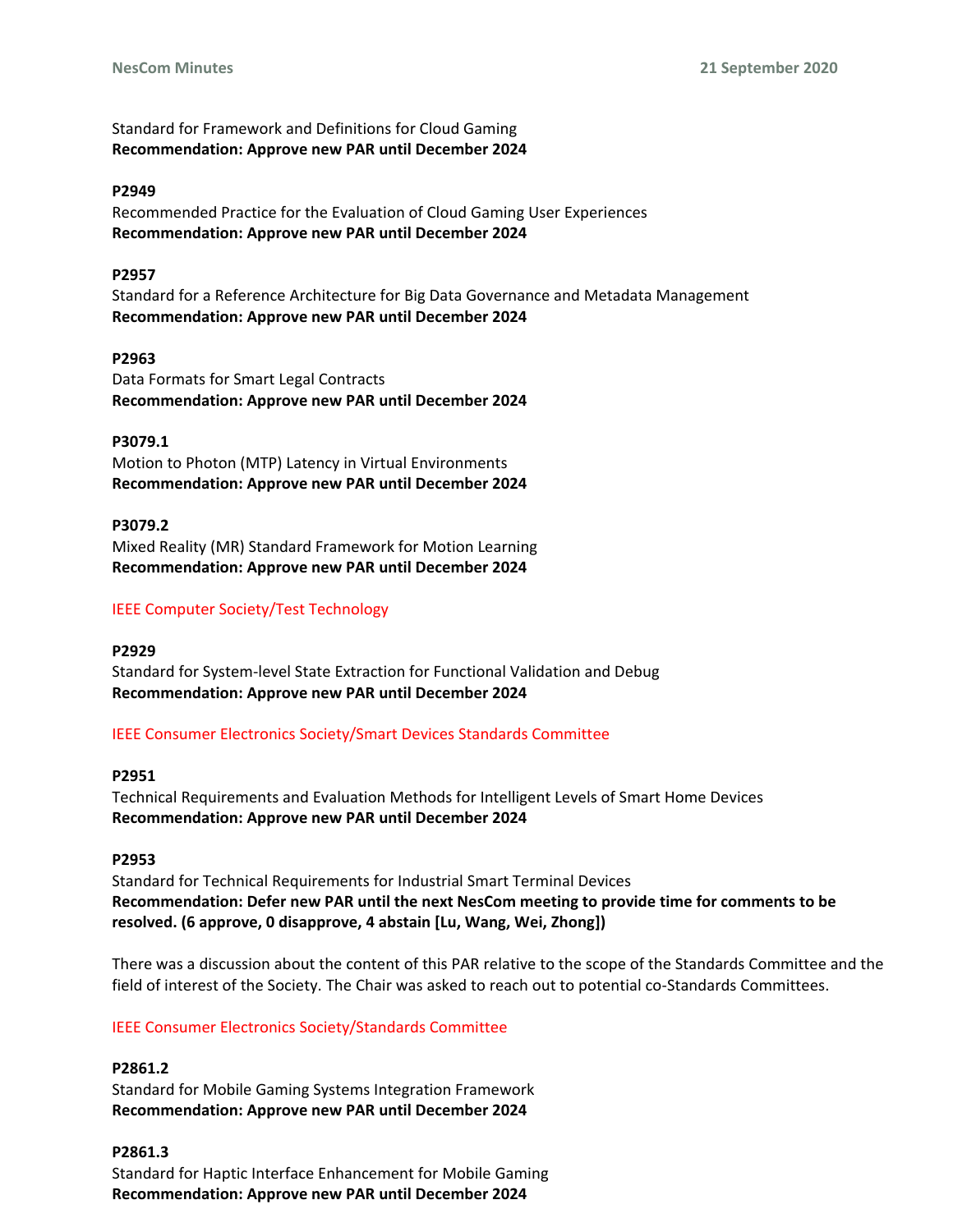## **P2952**

Standard for Secure Computing Based on Trusted Execution Environment **Recommendation: Approve new PAR until December 2024**

## IEEE Consumer Electronics Society/Virtual Reality and Augmented Reality Standards Committee

## **P2048.101**

Standard for Augmented Reality on Mobile Devices: General Requirements for Software Framework, Components, and Integration **Recommendation: Approve new PAR until December 2024 (9 approve, 0 disapprove, 1 abstain [Hiertz])**

IEEE Engineering in Medicine and Biology Society/IEEE 11073 Standards Committee

## **P11073-20601a**

Health Informatics -- Personal Health Device Communication - Part 20601: Application Profile - Optimized Exchange Protocol Amendment **Recommendation: Approve new PAR until December 2024 (9 approve, 0 disapprove, 1 recuse [Zhong])**

IEEE Industry Applications Society/Industrial Power Conversion Systems Department

## **P2943**

Energy Efficiency Test Methods for Three-Phase Variable Frequency Drive Systems **Recommendation: Approve new PAR until December 2024**

#### **P2964**

Standard for Datasheet Parameters and Tests for Integrated Gate Drivers **Recommendation: Approve new PAR until December 2024**

IEEE Industry Applications Society/Petroleum & Chemical Industry

**P80005-1a** Utility Connections in Port -- Part 1: High Voltage Shore Connection (HVSC) Systems -- General Requirements Amendment 1 to IEC/IEEE 80005-1 ED2 **Recommendation: Approve new PAR until December 2024**

## IEEE Instrumentation and Measurement Society/TC9 - Sensor Technology

#### **P1588a**

Standard for a Precision Clock Synchronization Protocol for Networked Measurement and Control Systems Amendment: Enhancements for Best Master Clock Algorithm (BMCA) Mechanisms **Recommendation: Approve new PAR until December 2024**

#### **P1588b**

Standard for a Precision Clock Synchronization Protocol for Networked Measurement and Control Systems Amendment: Addition of Precision Time Protocol (PTP) Mapping for Transport Over Optical Transport Network (OTN)

**Recommendation: Approve new PAR until December 2024**

### **P1588c**

Standard for a Precision Clock Synchronization Protocol for Networked Measurement and Control Systems Amendment: Clarification of Terminology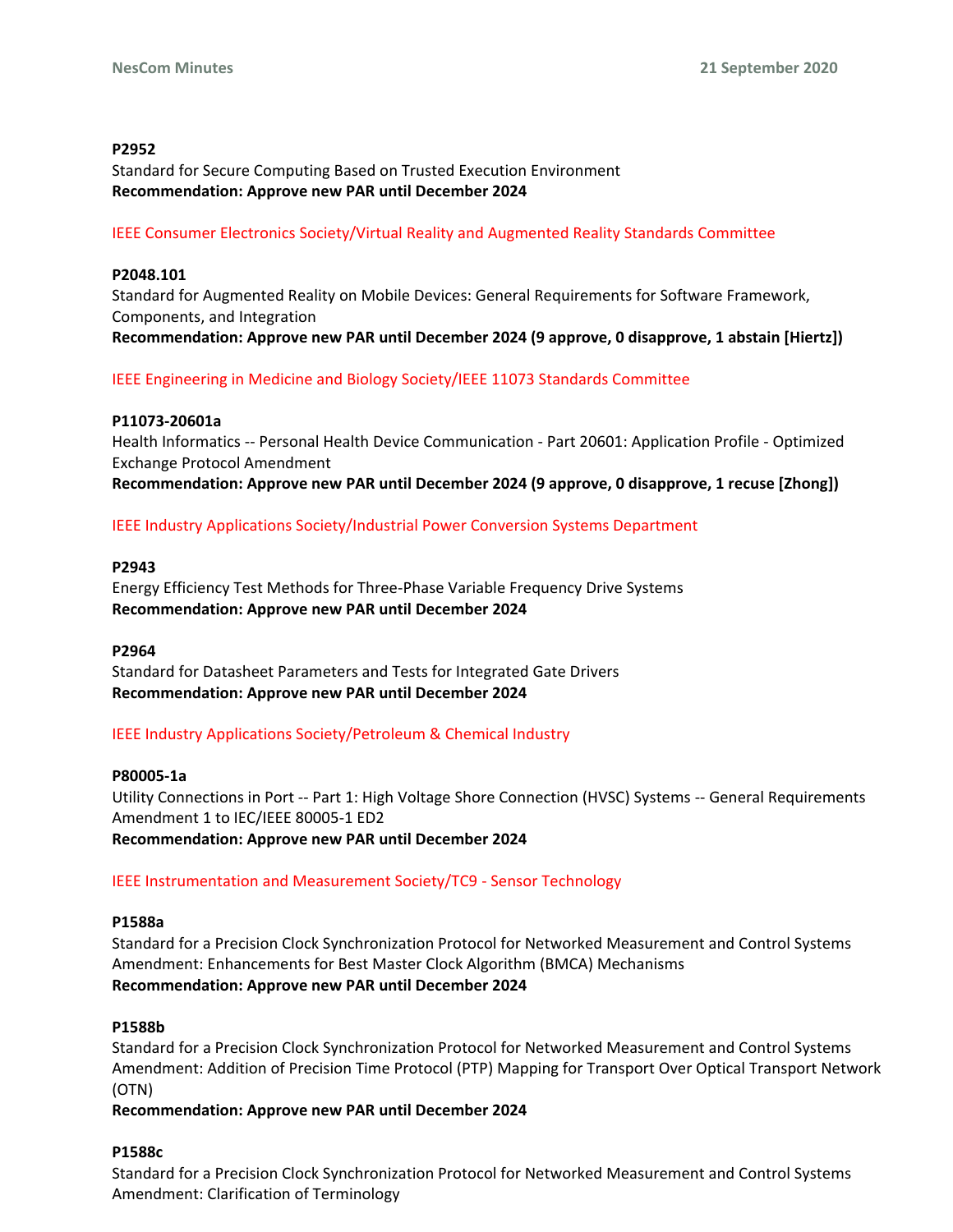## **Recommendation: Approve new PAR until December 2024**

## **P1588d**

Standard for a Precision Clock Synchronization Protocol for Networked Measurement and Control Systems Amendment: Guidelines for Selecting and Operating a Key Management System **Recommendation: Approve new PAR until December 2024**

## **P1588e**

Standard for a Precision Clock Synchronization Protocol for Networked Measurement and Control Systems Amendment: MIB and YANG Data Models **Recommendation: Approve new PAR until December 2024**

## **P1588f**

Standard for a Precision Clock Synchronization Protocol for Networked Measurement and Control Systems Amendment: Enhancements for Latency and/or Asymmetry Calibration **Recommendation: Approve new PAR until December 2024**

# IEEE Power and Energy Society/Analytic Methods for Power Systems

## **P2882**

Guide for Validation of Software Models of Renewable and Conventional Generators for Power System Studies **Recommendation: Approve new PAR until December 2024**

# IEEE Power and Energy Society/Energy Storage & Stationary Battery Committee

## **P2962**

Recommended Practice for the Installation, Operation, Maintenance, Testing, and Replacement of Li-Ion Batteries in Stationary Applications

**Recommendation: Approve new PAR until December 2024**

## IEEE Power and Energy Society/Power System Instrumentation and Measurements

## **P2960**

Guide for Testing Equipment for Direct Current Electrical Energy Meters **Recommendation: Approve new PAR until December 2024**

# IEEE Power and Energy Society/Surge Protective Devices/Low Voltage

## **PC62.43.1a**

Guide for Surge Protectors and Surge Protective Circuits Used in Information and Communication Technology Circuits (ICT), Including Smart Grid--Part 1 Applications Amendment: PC62.43.1™ Draft Guide for Surge Protectors and Surge Protective Circuits Used in Information and Communication Technology Circuits (ICT), including Smart Grid—Part 1 Applications **Recommendation: Approve new PAR until December 2024**

IEEE Power and Energy Society/Switchgear

## **PC37.20.7-2017/Cor 1**

Guide for Testing Switchgear Rated Up to 52 kV for Internal Arcing Faults - Corrigendum 1: IEEE Guide for Testing Switchgear Rated Up to 52 kV for Internal Arcing Faults - Corrigendum 1 **Recommendation: Approve new PAR until December 2024**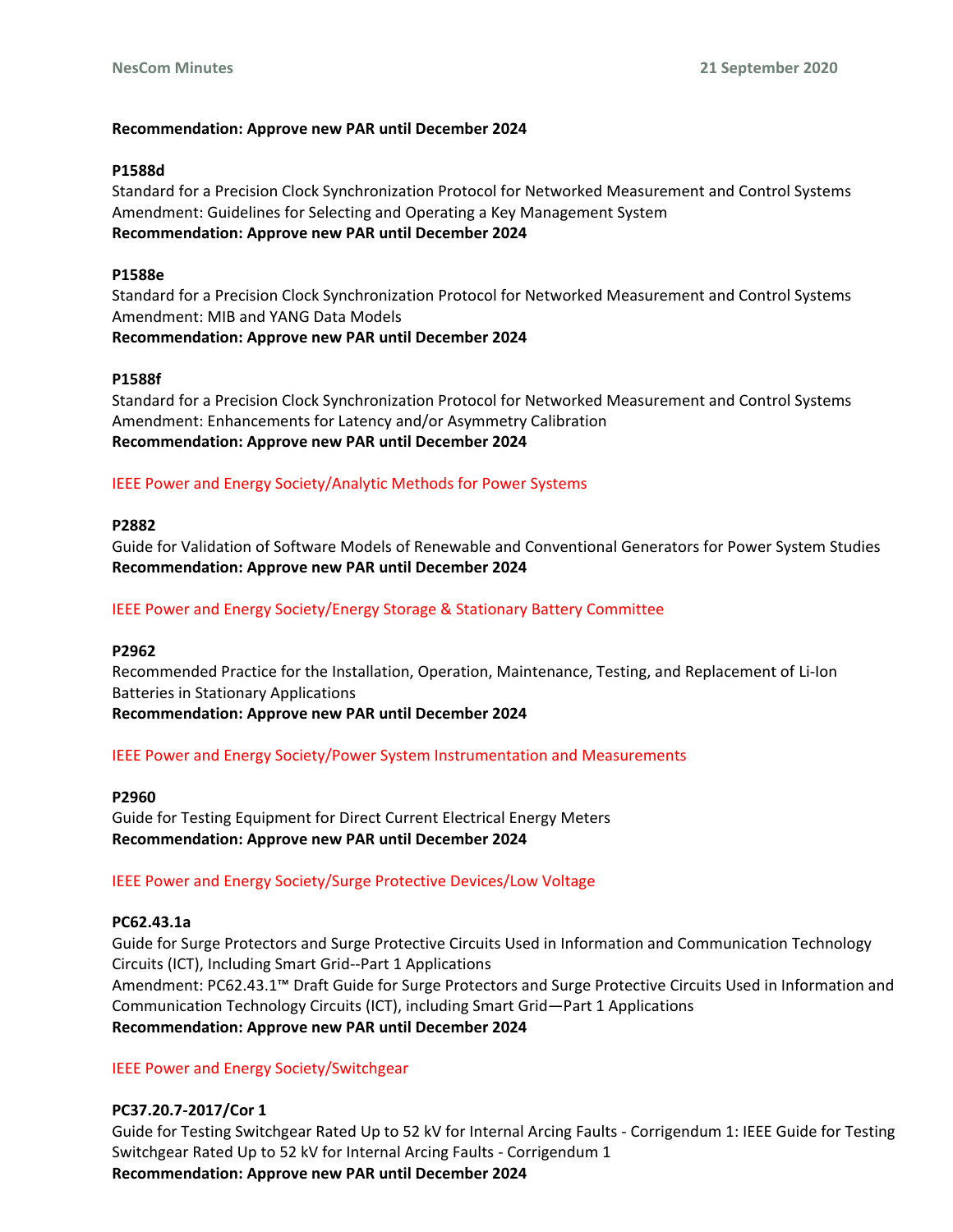## **PC37.30.7**

Standard Requirements for High-Voltage Air Switches Rated above 1000 Vdc **Recommendation: Approve new PAR until December 2024**

## IEEE Power and Energy Society/Transmission and Distribution

## **P2030.13**

Guide for Electric Transportation Fast Charging Station Management System Functional Specification **Recommendation: Approve new PAR until December 2024**

## **P2938**

Guide for Economic Loss Evaluation of Sensitive Industrial Customers Caused by Voltage Sags **Recommendation: Approve new PAR until December 2024**

#### **P2939**

Guide for the Joint Use of Electric Power Transmission & Distribution (T&D) Facilities and Equipment **Recommendation: Approve new PAR until December 2024**

#### **P2954**

Recommended Practice for Overhead Transmission Line Design **Recommendation: Approve new PAR until December 2024**

## IEEE Robotics and Automation Society/Standing Committee for Standards

#### **P2940**

Standard for Measuring Robot Agility **Recommendation: Approve new PAR until December 2024**

## IEEE SA Board of Governors/Corporate Advisory Group

**P2950** Electric Traction System for High Speed Electric Multiple Units (EMUs) **Recommendation: Approve new PAR until December 2024**

#### **P2956**

Test Method for Surface Transfer Impedance of Shielded Power Cables and Connectors for Rail Vehicles **Recommendation: Approve new PAR until December 2024**

#### IEEE Sensors Council/Standards Committee

#### **P2520.1**

Standard for Baseline Performance for Odor Analysis Devices and Systems **Recommendation: Approve new PAR until December 2024**

#### **P2520.2.1**

Standard for Machine Olfaction Devices and Systems Used for General Outdoor Odor Monitoring **Recommendation: Approve new PAR until December 2024**

## **P2520.2.2**

Standard for Landfill Odor Monitoring Devices and Systems **Recommendation: Approve new PAR until December 2024**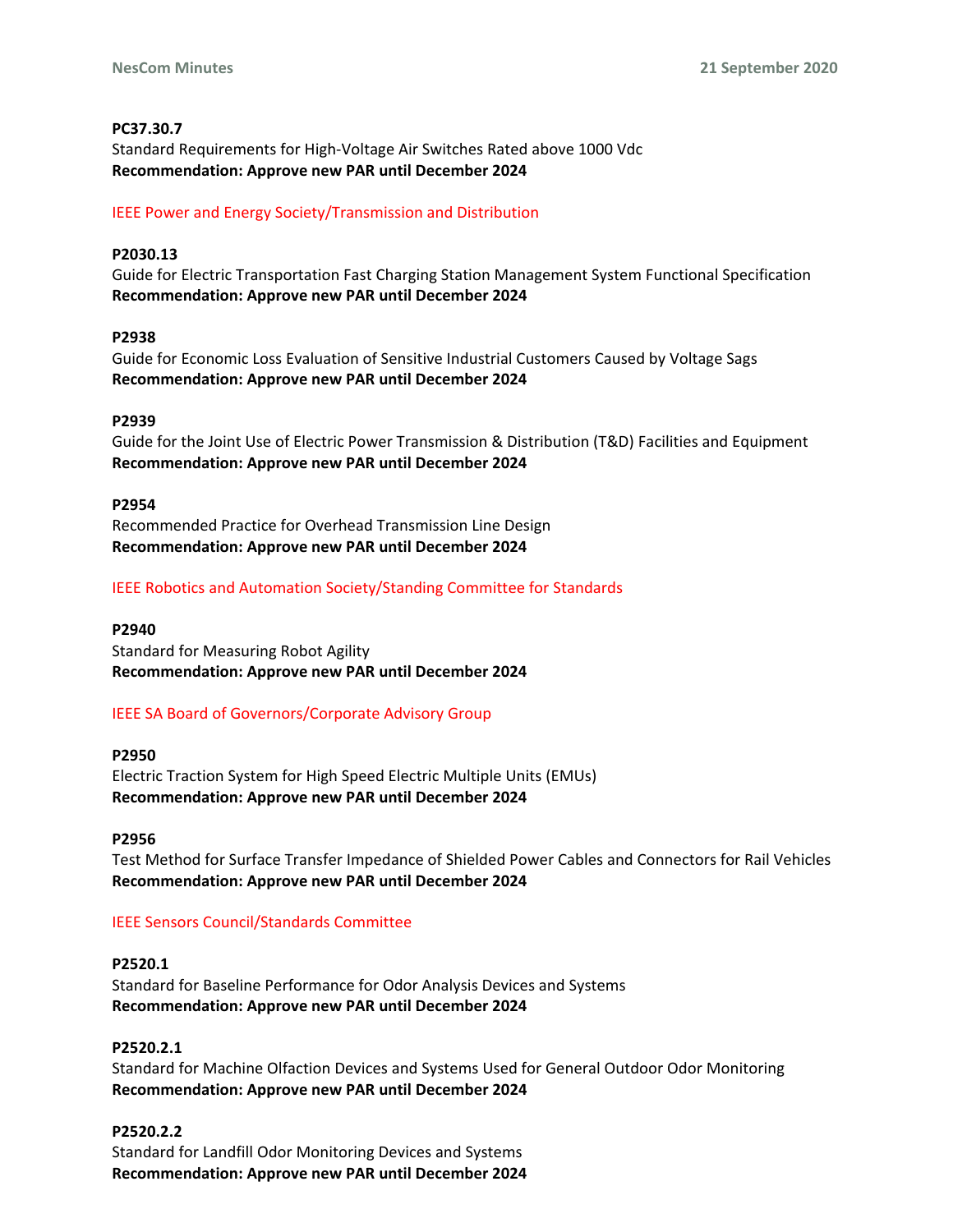## **P2520.3.1**

Standard for Machine Olfaction Devices and Systems Used in General Indoor Air Quality Monitoring **Recommendation: Approve new PAR until December 2024**

## **P2520.4.1**

Standard for Performance of Machine Olfaction Devices and Systems for Chemical Manufacture **Recommendation: Approve new PAR until December 2024**

## IEEE Vehicular Technology Society/Automated Vehicles Standards Committee

## **P2936**

Standard for Test Methods of Automotive Lidar Performance **Recommendation: Approve new PAR until December 2024**

## IEEE-SASB Coordinating Committees/SCC39 - International Committee on Electromagnetic Safety

#### **P62704-2a**

Standard for Determining the Peak Spatial-Average Specific Absorption Rate (SAR) in the Human Body from Wireless Communications Devices, 30 MHz to 6 GHz -- Part 2: Specific Requirements for Finite Difference Time Domain (FDTD) Modelling of Exposure from Vehicle Mounted Antennas Amendment 1

**Recommendation: Approve new PAR until December 2024**

## **4.4 PARs for the Revision of Standards**

## IEEE Communications Society/Standards Development Board

#### **P269**

Standard for Evaluating Electroacoustic Performance of Communication Devices **Recommendation: Approve PAR for the revision of a standard until December 2024**

## IEEE Computer Society/LAN/MAN Standards Committee

**P802.3** Standard for Ethernet **Recommendation: Approve PAR for the revision of a standard until December 2024**

## IEEE Computer Society/Microprocessor Standards Committee

#### **P1394**

Standard for a High-Performance Serial Bus **Recommendation: Approve PAR for the revision of a standard until December 2024 (8 approve, 0 disapprove, 2 abstain [Fathy, Hiertz])**

## IEEE Computer Society/Software & Systems Engineering Standards Committee

## **P15288**

Systems and Software Engineering -- System Life Cycle Processes **Recommendation: Approve PAR for the revision of a standard until December 2024**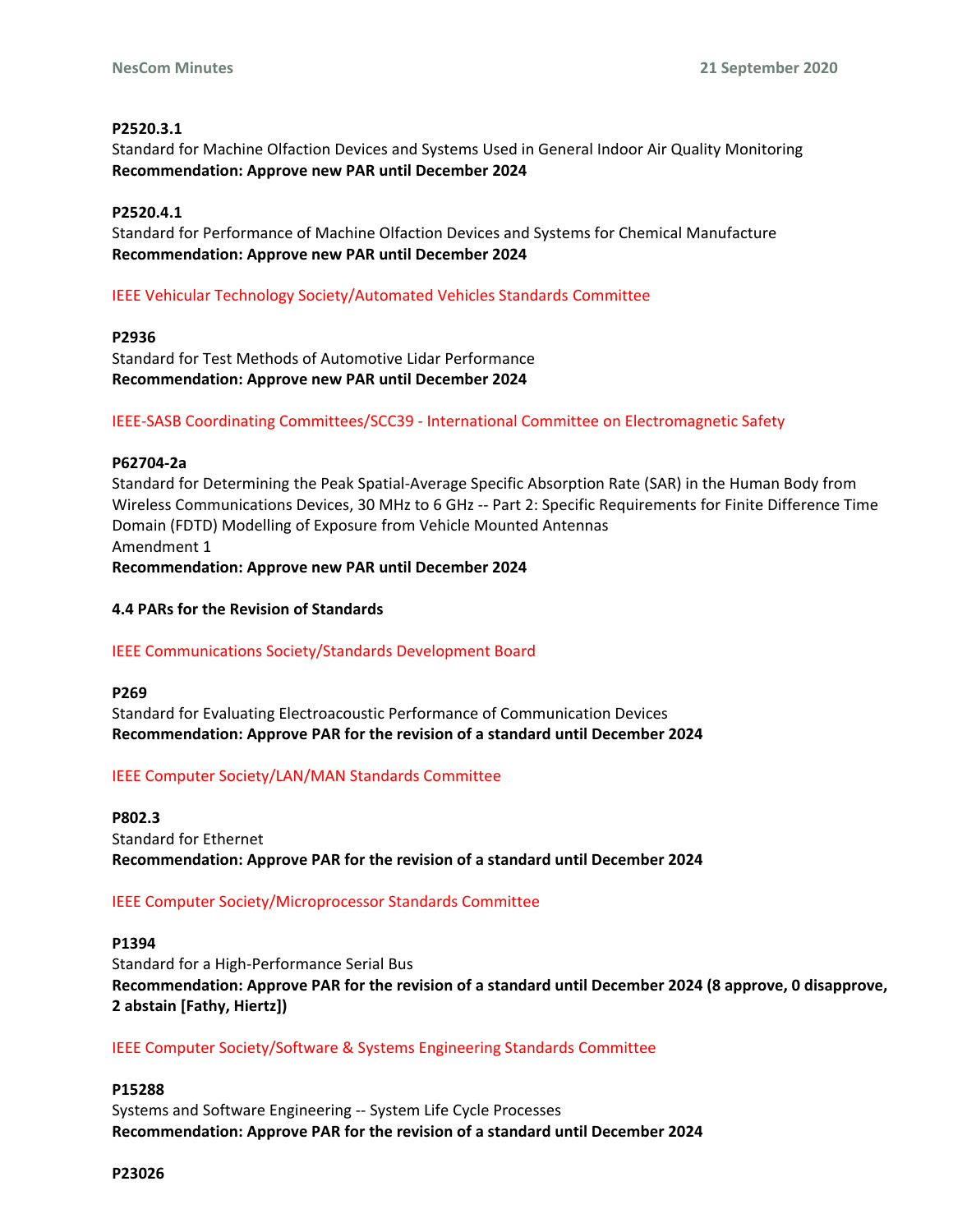Systems and Software Engineering -- Engineering and Management of Websites for Systems, Software, and Services Information

**Recommendation: Approve PAR for the revision of a standard until December 2024**

## **P26531**

Systems and Software Engineering -- Content Management for Product Life Cycle, User, and Service Management Documentation

**Recommendation: Approve PAR for the revision of a standard until December 2024**

## IEEE Computer Society/Test Technology

## **P1149.4**

Standard for a Mixed-Signal Test Bus **Recommendation: Approve PAR for the revision of a standard until December 2024**

**P1581**

Standard for Static Component Interconnection Test Protocol and Architecture **Recommendation: Approve PAR for the revision of a standard until December 2024**

## IEEE Power and Energy Society/Insulated Conductors

## **P1300**

Guide for Cable Connections for Gas-Insulated Substations **Recommendation: Approve PAR for the revision of a standard until December 2024**

#### **P1493**

Guide for the Evaluation of Solvents Used for Cleaning Electrical Cables and Accessories **Recommendation: Approve PAR for the revision of a standard until December 2024**

## IEEE Power and Energy Society/Power System Relaying and Control

## **PC37.90.1**

Standard for Relays, Relay Systems, and Control Devices Used for Protection and Control of Electric Power Apparatus-Surge Withstand Capability (SWC) and Electrical Fast Transient (EFT) Requirements and Tests **Recommendation: Approve PAR for the revision of a standard until December 2024**

## **PC37.90.3**

Standard Electrostatic Discharge Tests for Protective Relays **Recommendation: Approve PAR for the revision of a standard until December 2024**

## **PC37.95**

Guide for Protective Relaying of Utility-Consumer Interconnections **Recommendation: Defer PAR for the revision of a standard until the next NesCom meeting based on lack of replies by the Chair.**

## **PC37.113**

Guide for Protective Relay Applications to Transmission Lines **Recommendation: Approve PAR for the revision of a standard until December 2024**

## **PC37.114**

Guide for Determining Fault Location on AC Transmission and Distribution Lines **Recommendation: Approve PAR for the revision of a standard until December 2024**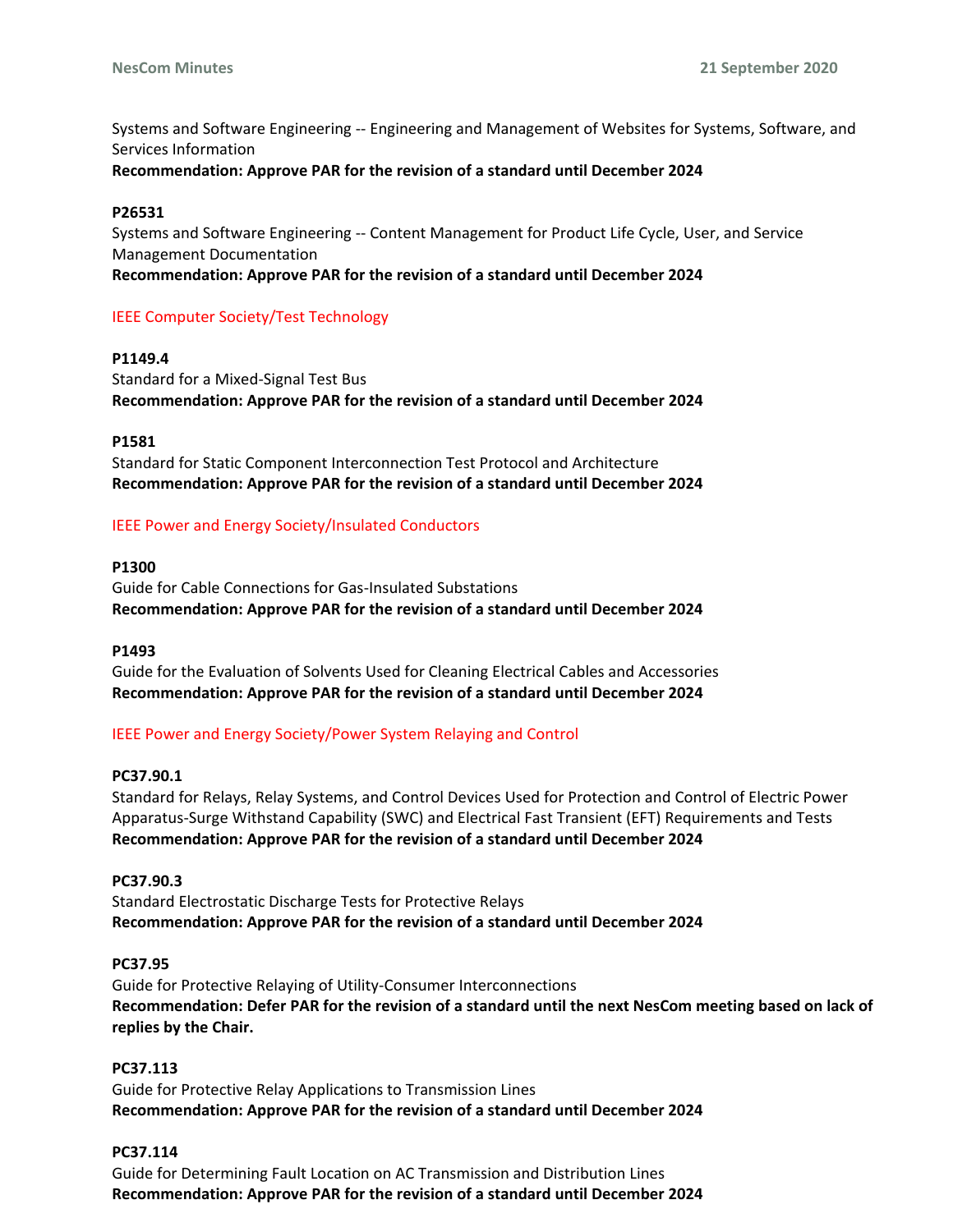## IEEE Power and Energy Society/Switchgear

#### **PC37.20.7**

Guide for Testing Switchgear Rated Up to 52 kV for Internal Arcing Faults **Recommendation: Approve PAR for the revision of a standard until December 2024**

## **PC37.23**

Standard for Metal-Enclosed Bus **Recommendation: Approve PAR for the revision of a standard until December 2024**

## IEEE Power and Energy Society/Transmission and Distribution

## **P1159.3**

Recommended Practice for Power Quality Data Interchange Format (PQDIF) **Recommendation: Approve PAR for the revision of a standard until December 2024**

#### **P1283**

Guide for Determining the Effects of Elevated Temperature Operation on Conductors, Connectors, and Accessories

**Recommendation: Approve PAR for the revision of a standard until December 2024**

#### **P1409**

Guide for Technology Methods for Power Quality Improvement in Electric Power Systems **Recommendation: Approve PAR for the revision of a standard until December 2024**

## IEEE-SASB Coordinating Committees/SCC39 - International Committee on Electromagnetic Safety

#### **P62704-1**

Standard for Determining the Peak Spatial Average Specific Absorption Rate (SAR) in the Human Body from Wireless Communications Devices, 30 MHz to 6 GHz, Part 1: General Requirements for Using the Finite Difference Time Domain (FDTD) Method for SAR Calculations **Recommendation: Approve PAR for the revision of a standard until December 2024**

# **5. OLD BUSINESS**

#### **5.1. DISCUSSION - RECOMMENDATION ON REVIEW PERIOD COMMENT TIMEFRAMES**

This agenda item was deferred to the December 2020 NesCom meeting due to lack of time.

#### **5.2. COMMITTEE MEMBER INTERACTIONS/COMMENTS RE: MYPROJECT**

This agenda item was deferred to the December 2020 NesCom meeting due to lack of time.

## *NB: This is a standing agenda item and if anyone has any feedback about their user experience with myProject, please let Lisa Weisser know.*

#### **6. NEW BUSINESS**

#### **6.1. ADDITION TO PAR EXTENSION REQUEST FORM**

This agenda item was deferred to the December 2020 NesCom meeting due to lack of time.

#### **6.2. INFORMATION ITEM ON OSCOM**